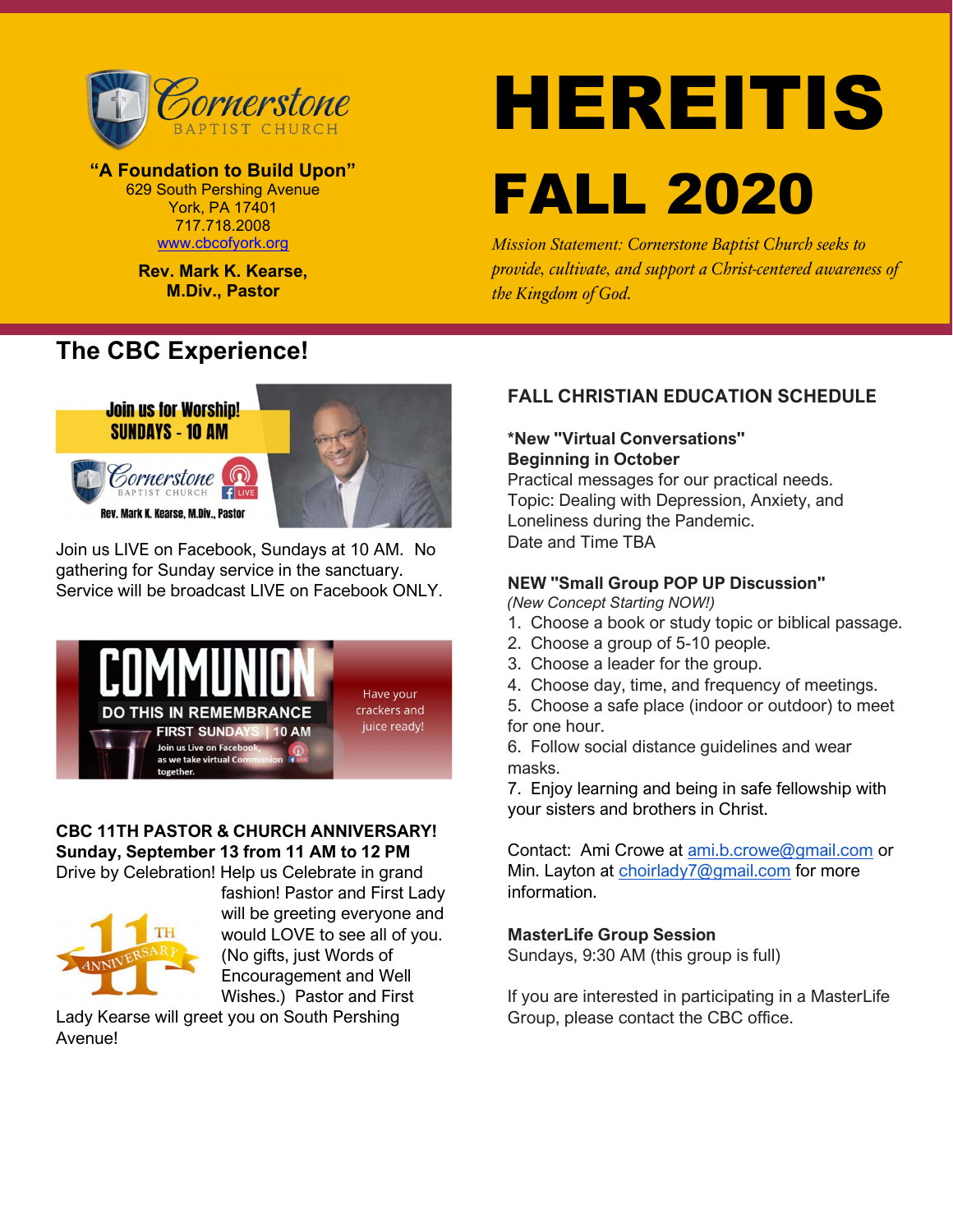## FALL CHRISTIAN EDUCATION SCHEDULE **Continued**

# Women's Bible Study Group

#### W.O.M.E.N.: "Women on the Move, Encouraging & Nurturing"

Every 3rd Saturday at 9 AM (Zoom Link sent prior to session.)

The group is OPEN TO ALL women of CBC and their guests.

## New Time & Name for Corporate Prayer! "629 @ 6:29"

Beginning September 2 "With thanksgiving let your request be made known unto God" Phil 4:6b

Join In, Listen In, Pray In.

Every Tuesday Evening at 6:29 PM and every Wednesday Morning at 6:29 AM

## Call - 712.775.7270 (access code 364420, follow prompts)

Note: To hear the most recent conference call line message, please call the playback number, 712.775.7279 (access code 364420).



## NOW HIRING

Messiah University has immediate openings in Operations.

- Maintenance
- Safety
- Dining
- Campus Events

Positions range from part-time short-term to fulltime annual.

Apply here: https://jobs.messiah.edu/postings/search

# HOW CAN I GIVE DURING THE PANDEMIC?



#### Office Hours: NOW by appointment only Call Office - 717.718.2008

E-mail - cbc@cornerstonechurchofyork.com

Visit Our Website - www.cbcofyork.org



Follow us on Facebook @ Cornerstone Baptist Church

Instagram @ cornerstonebaptistchurch2.0

Twitter @ cbcCornerstone

YouTube - Cornerstone Baptist Church of York

## COVID-19 SURVEY RESULTS



A total of 82 responses were received.

Thank you for taking the time to complete the survey.

The information will assist the S.W.A.T. (Safe Worship Assembly Team) as we plan for an eventual return to in-person Sunday morning worship services, events, and ministry activities at Cornerstone Baptist Church. Information on the plan for return will be provided at the appropriate time.

See next page for survey results.